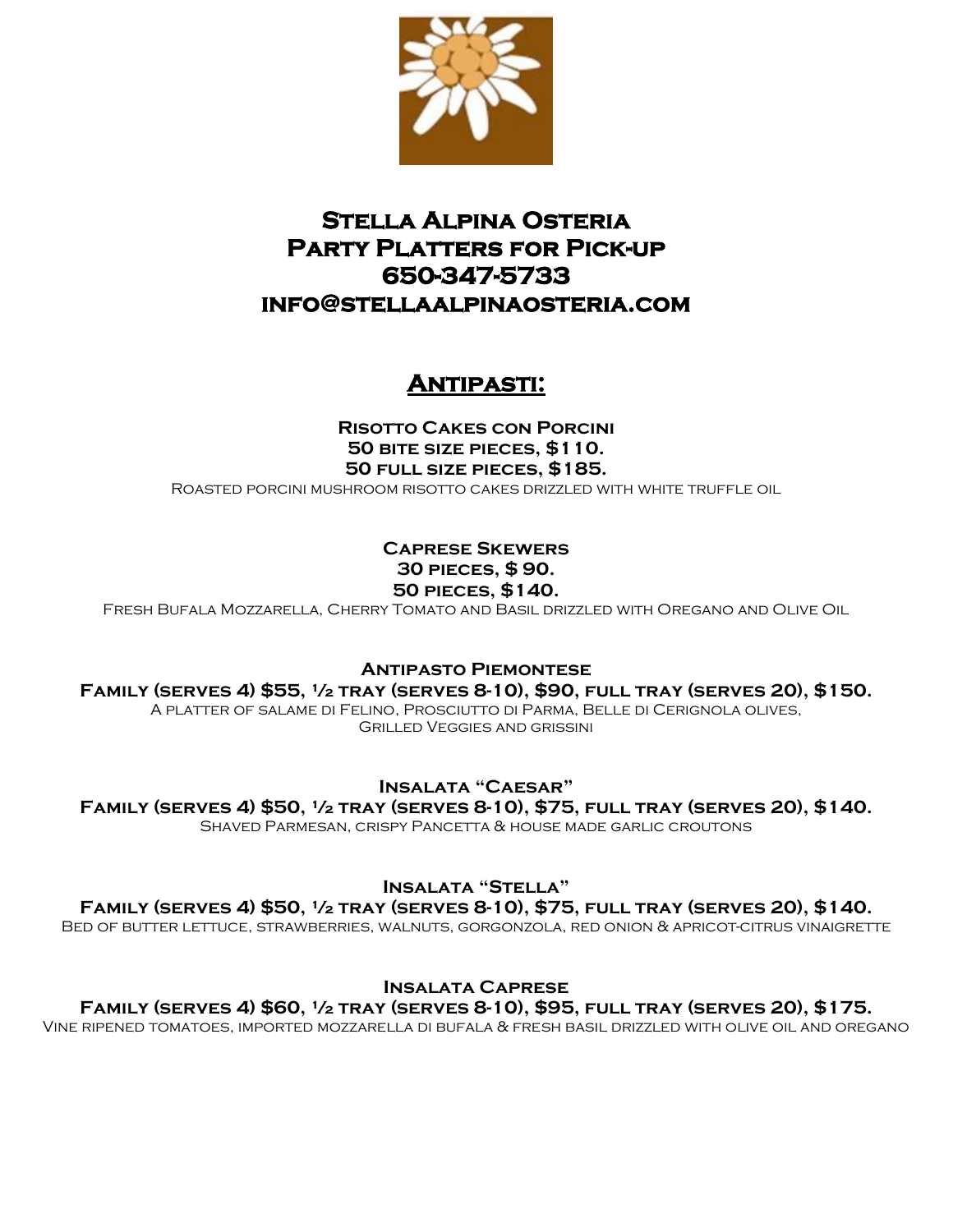## **Pasta:**

### **Truffle Stuffed Gnocchi ½ Tray (Approx. 120 pieces) \$160, full tray (approx. 240 pieces) \$300.**

### **Penne all' Arrabbiata**

**Family (serves 4) \$55, ½ tray (serves 8-10) \$95, full tray (serves 20) \$175.**

Garlic, chili flakes, marinara, fresh parsley and Parmigiano 

### **Lasagna Bolognese**

**Family (serves 4) \$75, ½ tray (serves 8-10) \$120, full tray (serves 20) \$210.**

Layers of flat pasta, Bolognese sauce, parmigiana & béchamel 

## **Orecchiette Primavera e Speck ½ tray (serves 8-10) \$110, full tray (serves 20) \$185.**

Ear shaped pasta tossed with speck (smoked ham), mushrooms & veggies in a creamy parmesan sauce 

### **Rigatoni al Ragu di Maiale ½ tray (serves 8-10) \$110, full tray (serves 20) \$185.**

Pasta tubes simmered in a smoked pork and sweet bell pepper ragu finished with ricotta salata

## **Penne Pasticciate**

**½ tray (serves 8-10) \$110, full tray (serves 20) \$185.**

Filet Mignon Bolognese, Bechamel, Marinara, Mushrooms, Peas

## **Cannelloni Della Casa**

**Family (6 pieces) \$70, ½ tray (12 pieces) \$120, full tray (24 pieces) \$210.**

House made with spinach & ricotta and baked in a bath of marinara & béchamel

#### **Cannelloni stuffed with Braised Short Rib Family (6 pieces) \$75, ½ tray (12 pieces) \$140, full tray (24 pieces) \$250.**

House made with braised short ribs in a bath of veal demiglace & béchamel

## **Fiocchi con Pere e Asiago**

#### **½ tray (70 pieces), \$140, full tray (140 pieces), \$260.**

Pasta purses stuffed with pears & asiago cheese, with a parmesan cream sauce, drizzled with chive oil

## **Stella Sauces (quart):**

| <b>ARRABBIATA</b>       | \$18.  |
|-------------------------|--------|
| <b>MARINARA</b>         | \$15.  |
| <b>BOLOGNESE</b>        | \$ 20. |
| <b>SMOKED PORK RAGU</b> | \$30.  |